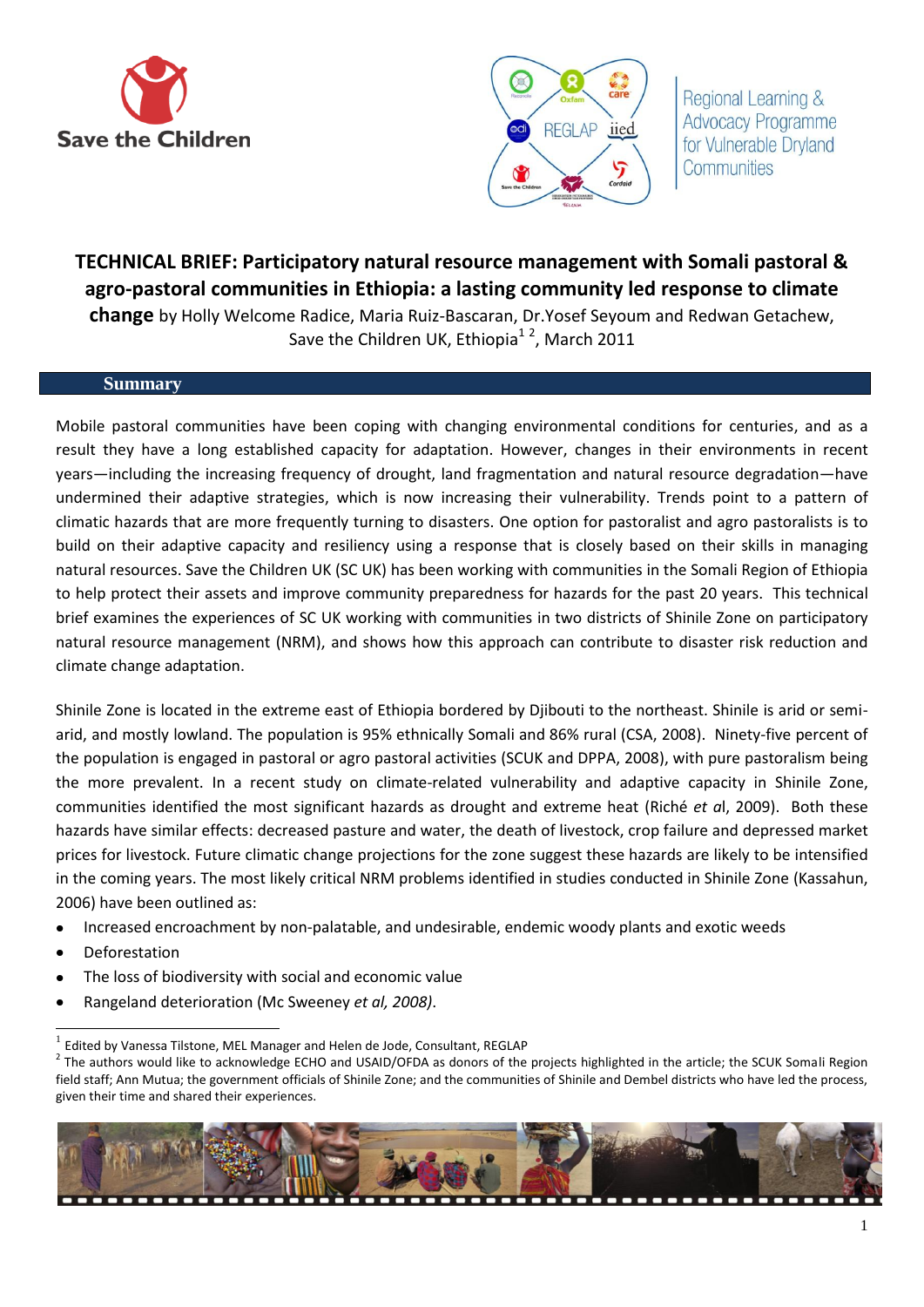Shinile Zone has experienced a number of droughts over the past 20 years. The effect of these droughts, coupled with the increase in human population, has had a direct correlation with the decrease in livestock holdings at household level amongst the pastoralist and agro pastoralist communities (SC UK and DPPA, 2008). Long-term meteorological data does not exist for the zone, but community perceptions suggest that rainy seasons have shortened during the last decade—with rains starting later and ending earlier—and that rain frequency, distribution and predictability is decreasing. Shinile community members also state that daytime peak temperatures now occur earlier than in previous times (Riché *et al, 2009*). Overall there is a perception of increasingly erratic climate variability, further exacerbated by a myriad of other under-lying factors, creating vulnerability. These underlying factors include: limited community access to infrastructure, resources and information; limited community access to educational opportunities; and increased population pressure and conflict. Altogether these make the communities in Shinile Zone at high risk of drought vulnerability in the coming years.

# **Participatory NRM in two districts of Shinile Zone**

In Ethiopia's Afar and Somali Regions SC UK is increasingly promoting interventions that embrace disaster risk reduction principles. Through assessments, community discussions and local observations in the Somali Zone of Shinile, natural resource utilisation has now surfaced as one of the key opportunities for communities to increase their resilience to climate change. SC UK began working with the pastoral and agro pastoral communities of Shinile and Dembel districts in Shinile Zone in 2007 in order to explore lasting solutions to the NRM problems being faced at the local level. The methodology utilised was adapted from the Flintan and Cullis "Introductory Guidelines on Participatory Rangeland Management" (later published in 2010), which itself built upon the participatory forest management successfully led by Farm Africa and others. SC UK has now worked with over 23 communities in Shinile Zone using a comprehensive step-by-step process. The steps undertaken in Shinile and Dembel districts covered:

**Step 1 Stakeholders' assessment**: This was based on discussions with key informants (community leaders, local government officials, community based animal health workers, men and women) about NRM issues in the two districts. Major issues they identified included land degradation from soil erosion and water run-off, invasive species, deforestation and access to water.

**Step 2 Community Action Plan**: Participatory tools were used to identify the local natural resources, to understand traditional NRM techniques and knowledge, the uses of local natural resources, and the constraints to their current use / management. Care was taken to include perspectives from men, women and children, and local materials (e.g. rocks, sticks) were used to map out issues on the ground. The major NRM issues identified by the communities were similar to those in the stakeholders' assessments, but each community had its own specific NRM issues in terms of scope and magnitude. Community members prioritised the activities they wanted to see completed, and their mapping and prioritisation then fed into the development of community action plans (CAP). These were later transferred to paper versions that were stored for the community's future reference.

**Step 3 Establishment of community development committees:** In each community one adult development committee was formed with five members (and 30% female composition), as well as one child committee (with 40 % girls). These groups then mobilised their communities in creating awareness on NRM activities, and acting as a link to the SC UK staff and the larger community. They assisted with beneficiary selection, progress reporting, conflict resolution, safeguarding tools and materials, and mobilising community contributions.

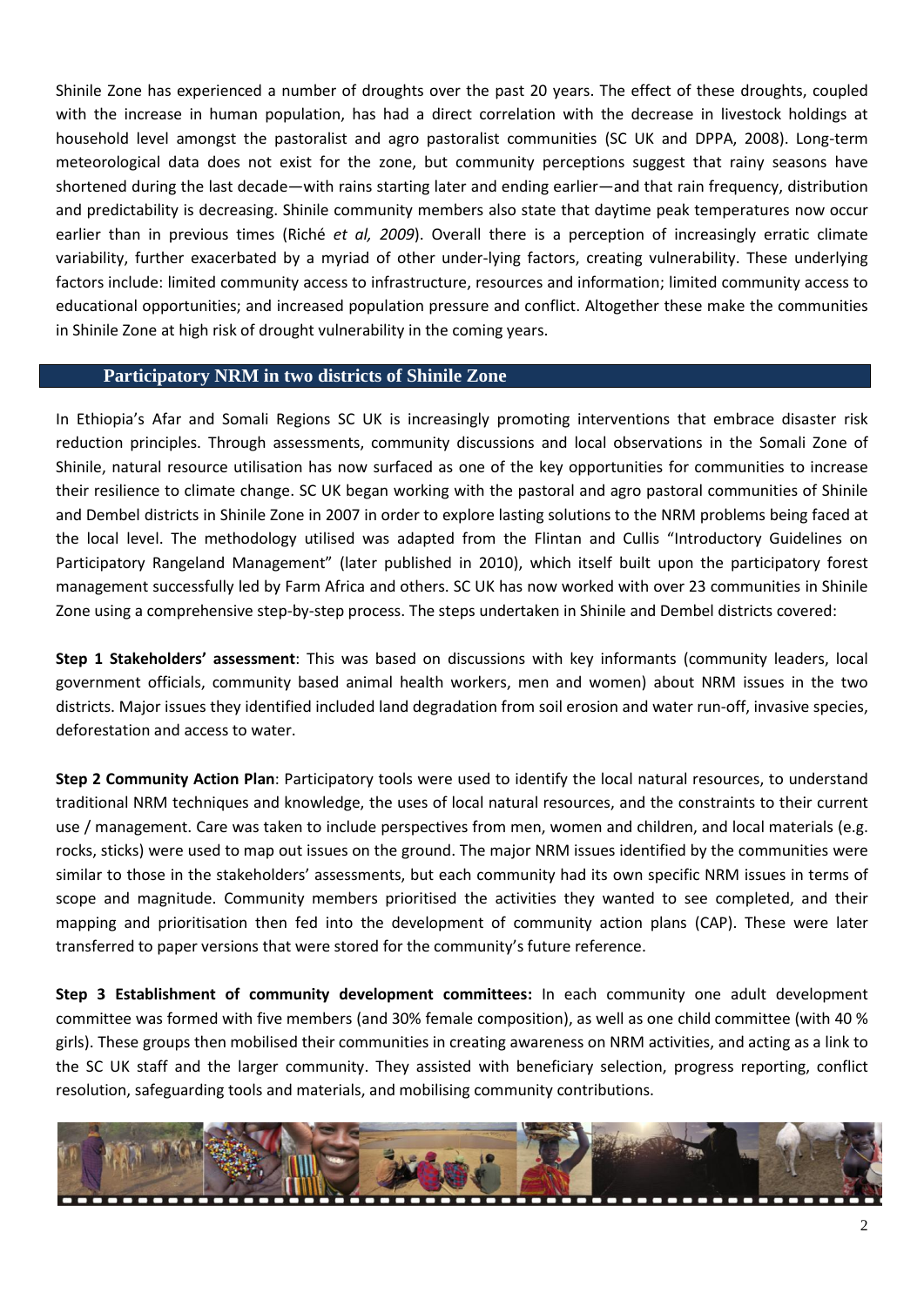**Step 4 NRM training**: SC UK staff worked closely with local government staff to enhance community skills, their knowledge of NRM interventions, to encourage experimentation with local and new NRM techniques, and to promote their active participation in all NRM activities.

**Step 5 NRM activities implemented:** The prioritised works were carried out through two different mechanisms community contribution or cash-for-work (CFW). The selection of the mechanism was decided in consultation with the community, and depended on the scale of the work needed and the available resources (in the community and in SC UK). The development committees, local authorities and community members identified the beneficiaries of the CFW scheme using a community-based set of criteria. This included the very poor (traditional recipients of the *zakat<sup>3</sup> ),* female-headed households, households with chronically sick family members, pastoralist 'drop-outs' and male-only headed households. Overall 35% of all beneficiaries were women, across most activities. The NRM work took 10 days per beneficiary on average, with the work being mainly done at the beginning of the dry season (i.e. a low season for agricultural work and for mobility among pastoralists).

**Step 6 Experimentation and innovation:** In one activity the effectiveness of six traditional ways of controlling *prosopis<sup>4</sup>* was tested through simple trials, with different removal methods conducted on small plots. The methods were applied on three to four *prosopis* trees and changes observed for three months. Other experimentation activities included fodder production in communities not previously familiar with its production.

# **Achievements of the Community Action Plans**

The achievements of the CAPs in Shinile Zone are many, ranging from the immediate to the longer term. They include:

- **Immediate income:** CFW beneficiaries received an immediate cash injection. In 2008-2009, beneficiaries received ETB 140 per household, representing 2% of their minimum food needs or 3% of the estimated total income of poor households in the 2009-10 year for 10 days of work (King *et al, 2009*). CFW schemes were conducted during the dry season, *jilaal*, which is the hunger gap period. The cash earned in CFW therefore helped to protect livestock assets and could be readily used for household food purchases. The timing of the transfer held more significance than the cash itself as it was during a period of low cash availability for the communities.
- **Conversion of under-utilised land:** Land that had been abandoned due to the encroachment of invasive species, soil erosion and degradation was converted into productive use. One 4.5ha plot of previously farmed land was cleared of its invasive species and later used to cultivate maize, sorghum, vegetables and fruits. The transformation of the plot was so remarkable that it was used as a demonstration area for other communities. A grazing area that had been abandoned due to degradation from drought and water run off was also rehabilitated with diversionary canals. The rehabilitation activities re-opened 400km<sup>2</sup> of grazing lands that are now being used by over 500 households.

<sup>4</sup> *Prosopis Juliflora* is an evergreen shrub with a large crown and open canopy, growing to a height of 5-10m. It is drought tolerant, grows well in marginal and strongly saline soils and tolerates seasonal water logging. It was introduced in Ethiopia in the 1970s and has spread over a large extent in many of the country's pastoral areas.



<sup>-</sup>3 The Muslim form of giving to those who are less fortunate or alms.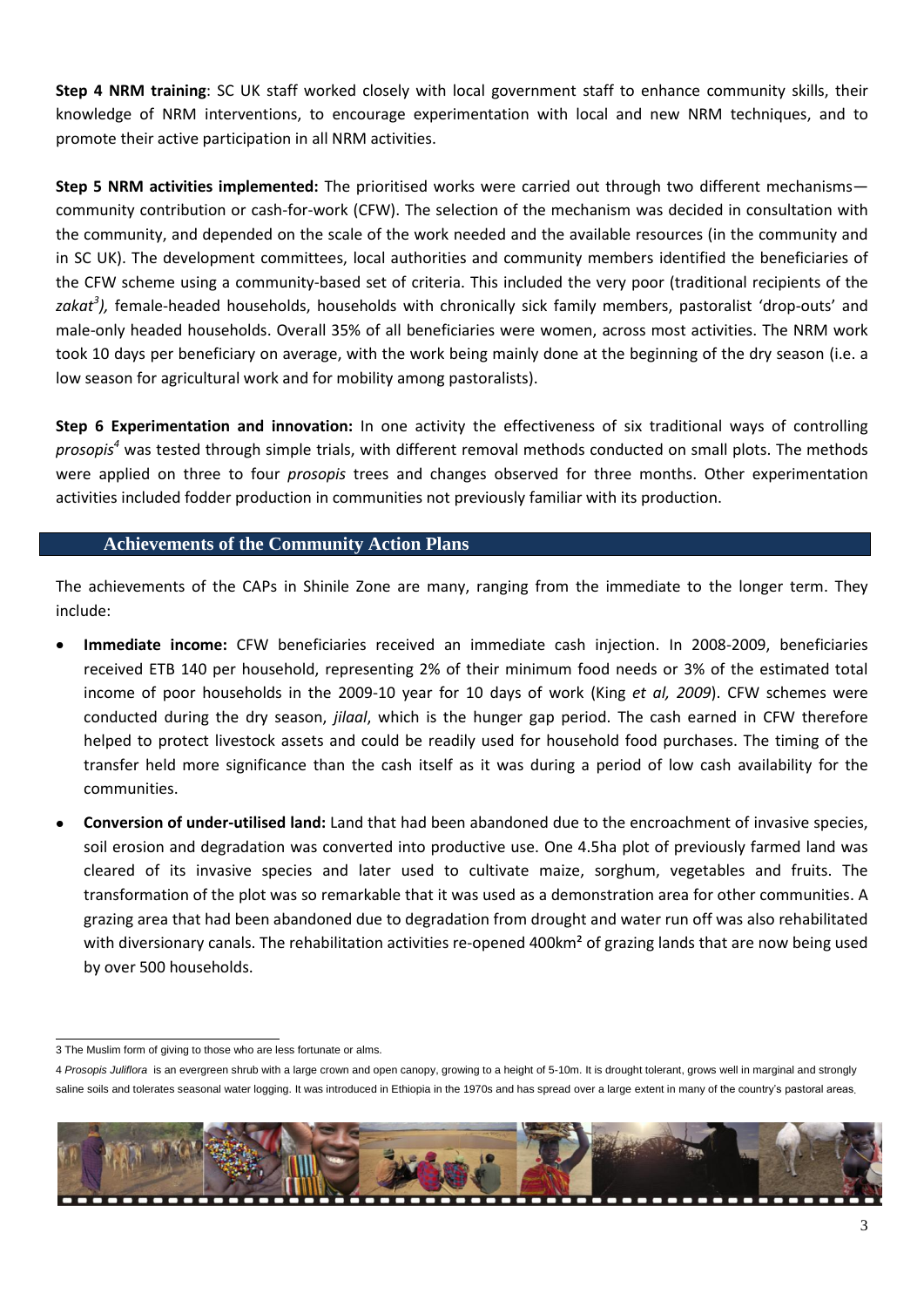- **Increased access to food**: The rehabilitated land was used both for cultivation and for improving grazing in degraded areas, having a direct impact on household and community access to grains, fruits, vegetables and milk.
- **Alternate income sources:** Additional income was obtained from the sale of horticulture, for example from the sale of watermelons (cultivated in irrigation canals) to truck drivers along the international Ethiopia-Djibouti highway. Another example was the sale of *prosopis* for firewood, fences and charcoal. In one project more than 75 sacks of charcoal were made from the uprooted *prosopis* and sold for more than ETB 3,000. Though charcoal making is often considered a negative adaptation strategy, in this case the use of *prosopis* reduced pressure on the native species and the potential for increased deforestation. As part of the NRM training process the control of charcoal production was highlighted, discussed and agreed upon by community members—with the involvement of local officials.
- **Community inspiration:** In various communities, buoyed by the successful clearing of previously noxious plants and the newly rehabilitated lands, NRM activities have continued and expanded without the support of SC UK.

#### **Lesson Learned**

Lessons learned from the CAP implementation process in Shinile and Dembel districts include:

- **Promoting innovation & experimentation can work**: Communities in Shinile Zone had for years watched the degradation of their key natural resources. Though there had been some efforts to remedy the effects, they had not been at the right scale nor had they used the most effective methods. Through the CAPs communities have now realised that small-scale community led efforts can bring about immediate results, and an improvement to their livelihoods. The CFW scheme started a spark in some communities towards tackling NRM issues in an organised manner. And with this catalyst many were inspired to do more. Embracing indigenous knowledge to find solutions to local problems provided a clear example of the importance of innovation.
- **Involvement of women, children & local officials throughout is key:** Each community is a unique group of people with different needs, priorities and relations to their natural resources. Bringing together and consulting an inclusive selection of the community brings together their different perceptions and needs. The meaningful involvement of women in the project committees has clearly shown the communities and local officials that women are effective decision makers. Children in Shinile Zone have a close relationship with natural resources as their household duties generally encompass their use. As a key stakeholder in the process they contributed positively to the development and implementation of the CAPs. Having the local government involved has been important for sustainability, transparency and for connecting the community to government initiatives and resources. Some communities were also able to receive support from the local government in achieving their CAPs.
- **CAPs provide a tool for communities to engage:** While the communities in Shinile Zone have traditional means to manage their natural resources, collective action towards problem identification is not always done in a participatory way with mixed gender and age groups. Through the CAP process each participating community member could see, discuss and comment on NRM problems. This not only facilitated discussions at the community level, but also externally, when two communities bordering each other engaged in the joint planning of their CAPs after acknowledging the interrelationship between them.

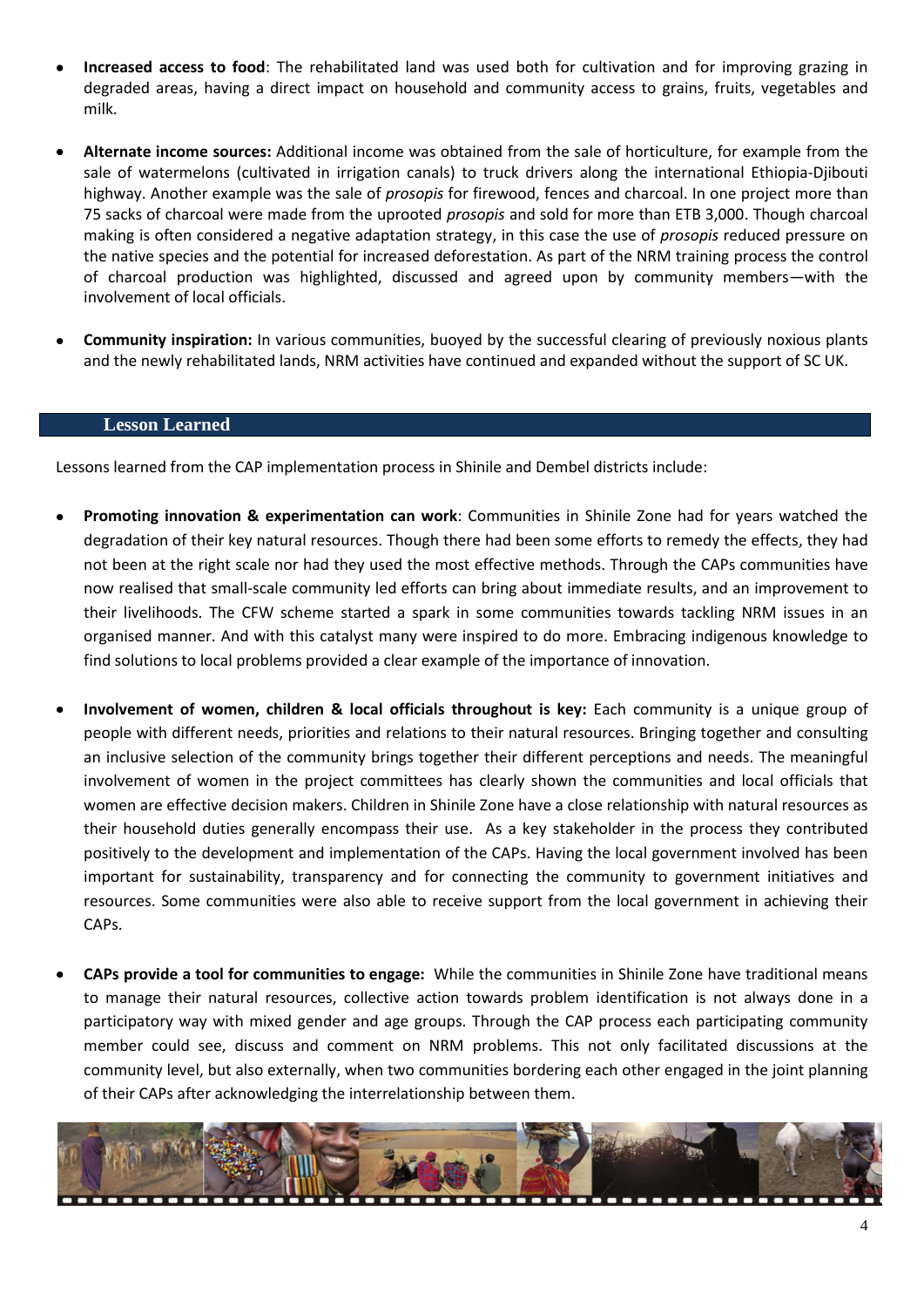#### **Conclusion and Recommendations**

The communities, local government officials and SC UK have seen a wealth of benefits from the NRM activities implemented in Shinile Zone over the past four years. These benefits have been economic and social, immediate and long-term. Although climate change adaptation was not the original focus of the projects, the results indicate they are leading in that direction.

The activities were designed in line with the United Nations International Strategy for Disaster Reduction (UNISDR, 2005) disaster risk reduction framework, and achieved three of the five points of action:

- Identify, assess and monitor disaster risks
- Use knowledge, innovation and education to build a culture of safety and resilience at all levels
- Strengthen disaster preparedness for effective response at all times

The NRM activities undertaken by SCUK with the communities of Shinile and Dembel districts have also built on two of the five characteristics of adaptive capacity outlined in the African Climate Resiliency Alliance (ACCRA, 2010) framework, including 'asset base' (individual, social and community)' and 'innovation'. To a lesser extent the activities have also contributed to 'knowledge and information', 'institutions and entitlements' and 'flexible forwardthinking decision making and governance'—although the four projects drawn on were too short in duration to adequately address these characteristics. SC UK will need to analyse when best to incorporate these points into their future programming. What has become clear though through this study is that participatory, community-owned NRM projects have a great potential for positive impact on livelihoods.

In order to further promote and strengthen participatory community led NRM activities, with an implicit connection to climate change adaptation and to disaster risk reduction, it is recommended that:

#### **Donors:**

- **Support short-term activities as well as supporting sustainable drylands management:** In areas such Shinile Zone, which normally experience predictable weather-related hazards but are also vulnerable to gradual longterm changes in climatic impacts, a two-tier system of support is needed. Approaches need to address immediate needs and *also* foster enabling conditions for longer term NRM. Interventions need to bridge both disaster risk reduction and climate change adaptation programming.
- **Provide longer-term funding to support adaptive capacity in robust manner:** In order to work towards strengthening all five characteristics of the adaptive capacity framework, donors need to provide longer-term funding for activities that can build on institutions and entitlements.

# **Non-Governmental Organisations:**

**Link community livelihood activities to NRM protection and identify synergies:** NRM activities undertaken in isolation may be undermined by other community activities, and synergies may not be sufficiently leveraged. Making the connections may multiple the positive impacts and may provide opportunities for the scaling up of NRM activities—such as through the public works activities of the government safety net program.

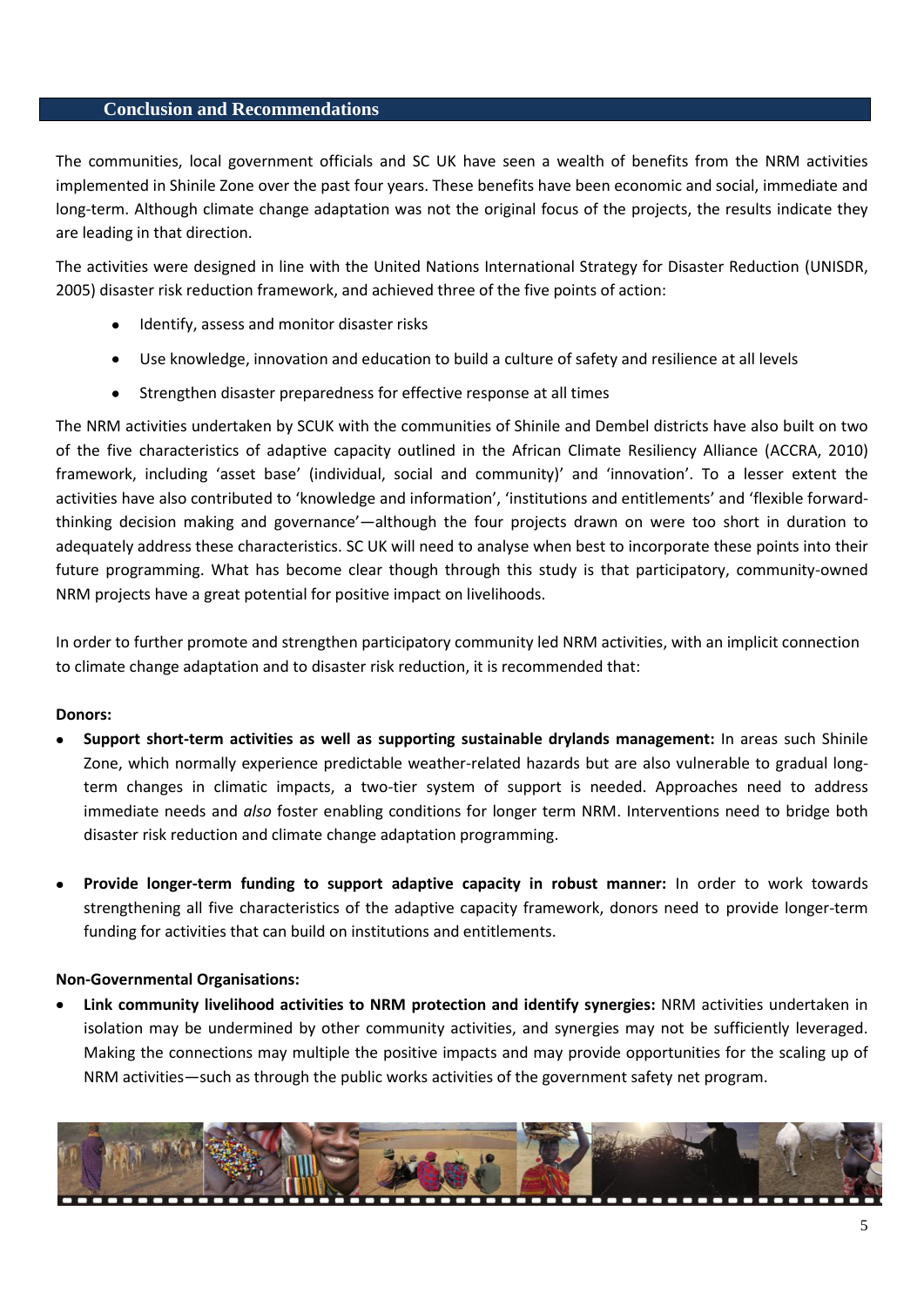# **Ethiopian policy makers:**

**Develop and implement policies and strategies related to invasive species removal / control:** Invasive species are a serious threat to the livelihoods of pastoral and non-pastoral communities alike. Community led initiatives are a good start for addressing their eradication. However, inefficient removal techniques or harmful practices, such as the use of toxic chemicals by some communities, can increase the threat to human and animal health as well as place a continued burden on communities. A national policy on the introduction, control and removal of invasive species is essential to reduce the impact on communities and economies. In Ethiopia this type of policy also needs to reach the lower levels of government so that community actions can take it into account.

# **Researchers:**

**Expand the level of research on NRM in pastoral areas:** National research bodies, with links to implementing agencies and government programmes, can contribute much to current knowledge and understanding of NRM in particular through research on the impact of NRM on the socio-economics in pastoral areas, and the management of invasive species in these areas.

# **REFERENCES**

African Climate Resiliency Alliance. 2010. "Consultation document: the ACCRA Local Adaptive Capacity framework (LAC)" ACCRA <http://community.eldis.org/.59d669a8/Research.html>

Central Statistical Agency (CSA). 2008. Summary and statistical report of the 2007 population and housing census. The Federal Republic of Ethiopia. CSA. Addis Ababa, Ethiopia [http://www.csa.gov.et/pdf/Cen2007\\_firstdraft.pdf](http://www.csa.gov.et/pdf/Cen2007_firstdraft.pdf)

Flintan, Fiona and Cullis Adrian. 2010. "Introductory Guidelines to Participatory Rangeland Management in Pastoral Areas" Save the Children USA. Addis Ababa, Ethiopia. www.elmt-relpa.org/aesito/HOAPN/

Kassahun, Amha. 2006. "Characterisation of Rangeland Resources and Dynamics of the Pastoral Production Systems in the Somali Region Of Eastern Ethiopia" Doctoral Dissertation. Natural and Agricultural Sciences Department of Animal, Wildlife and Grassland Sciences. University of the Free State. Bloemfontein, South Africa <http://etd.uovs.ac.za/ETD-db/theses/available/etd-07302007-151852/unrestricted/GezahegnAK.pdf>

King, Alexandra & Merkuria, Zerihun. 2009. "Evaluation of SCUK/US ECHO-funded PILLAR Project" FEG Consultants.

Mc Sweeney, C., *et al.* 2008. UNDP Climate Change Country Profiles – Ethiopia. School of Geography and the Environment. University of Oxford. Oxford, UK <http://ncsp.undp.org/sites/default/files/Ethiopia.oxford.report.pdf>

Riché, Béatrice et al. 2009. "Climate Related vulnerability and adaptive-capacity in Ethiopia's Borana and Somali Regions" Care and Save the Children UK. Addis Ababa, Ethiopia. www.elmt-relpa.org/aesito/HoAPN

Save the Children UK and Disaster Preparedness and Prevention Agency. 2008. Livelihoods and Vulnerabilities – An Understanding of Livelihoods in Somali Regional State, Ethiopia. Save the Children UK and Disaster Preparedness and Prevention Agency. Addis Ababa, Ethiopia.

United Nations International Strategy for Disaster Reduction. 2005. "Hyogo Framework for Action 2005-2015: Building the Resilience of Nations and Communities to Disasters" UNISDR. Geneva, Switzerland <http://www.unisdr.org/we/coordinate/hfa>